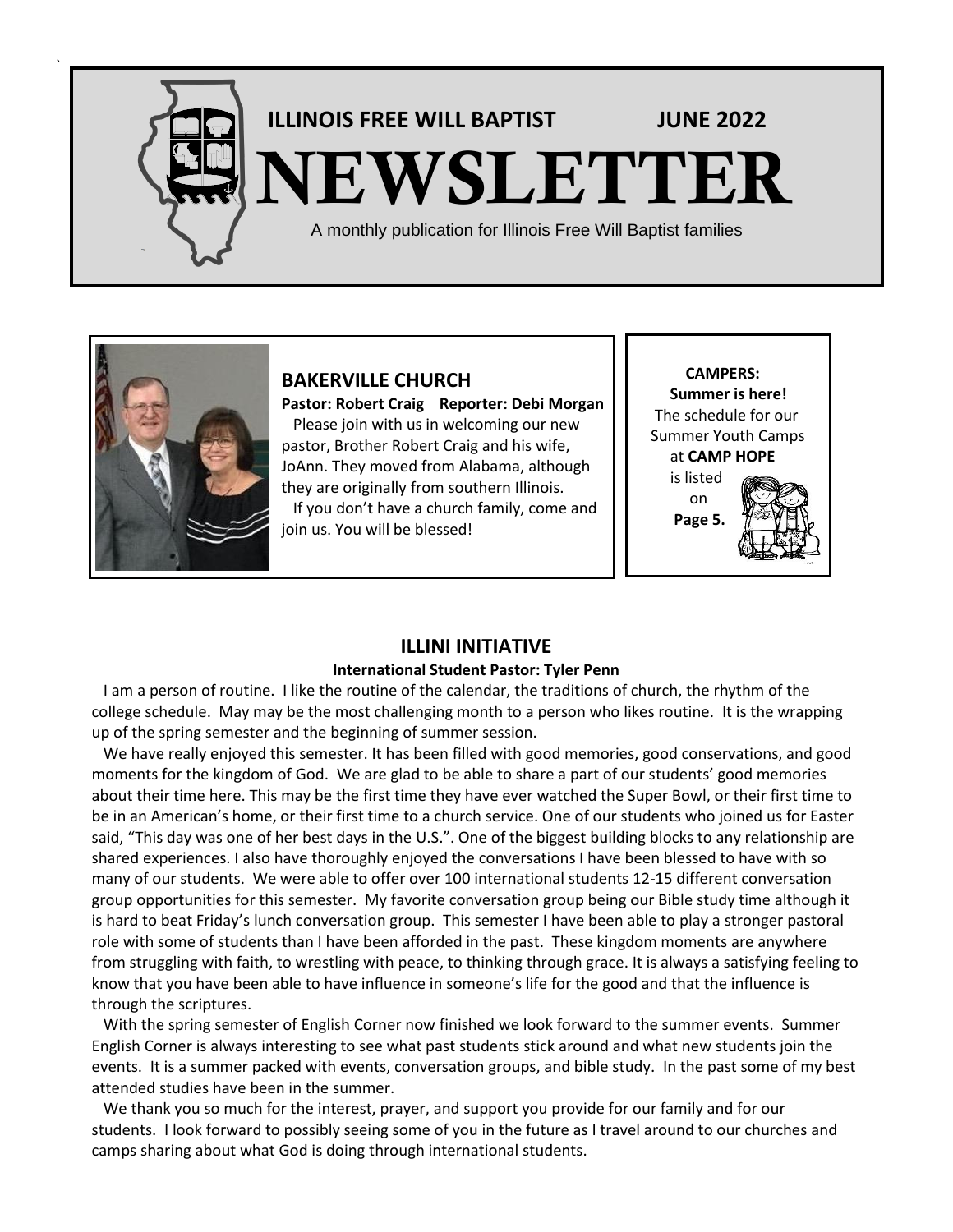#### **MOUNT VERNON CHURCH**

# **Pastor: Craig Smith Reporter: Linda Polston**

 As I begin reporting this second week of May, summer is here! Do we wonder if Almighty God gets tired of hearing us complain about the weather? Perhaps He is taking good care of us if weather is our main concern. God has been taking good care of us in Mt. Vernon. We are happy and thankful we can see God moving to answer many of our prayer requests. We have been praying for some who were very ill and our Lord pulled them through. Thank you, Lord.

 On May 8 we celebrated Mothers' Day when Brother Craig asked all mothers to line up in front of the church. All 26 of us were appreciated with a small gift.

 There are some ladies in our church who volunteered to keep up with seasons and special occasions with floral arrangements. With the help of one young man for heavy lifting, they surprise us with beauty in the sanctuary as well as throughout the building.

 Brother Craig also asked prayer for local Pastor Michael Piercy (Landmark Church) and his church family as they look for a meeting place since their fire.

 Our Master's Men continue to meet the first Saturday of the month prayerfully searching for folks to help. Also, our WAC ladies are currently busy putting together needed personal hygiene items for people in need.

We look forward to having Paula Joy from Grace Haven join us Sunday, May 15 to tell us about their "Diaper Giveaway" ministry.

*"Happy are the people who show mercy, because they will receive mercy." - Matthew 5:7*

#### **BENTON CHURCH**

#### **Pastor: Phillip Kennedy**

Hope everyone has had a great past month! We participated in a community Good Friday service in town. Easter Sunday was a great day as we celebrated our Risen Lord! We had several visitors. We have started back partnering with the First Baptist church of Benton to host a Good News Club at the Benton Grade school.

 We enjoyed the CTS competition and thought all the kids did a great job!

 On Sunday night, the 24th of April, Pastor Phillip went to hear Illian Perez speak at the Hazel Dell church. We also attended the South Central Illinois quarterly meeting at Hazel Dell Church.

 Pastor Phillip attended the Pastors Breakfast on the first Monday of May. We had an Open Gym Night for the community on May 6th. We have enjoyed hosting these and will start back up in September.

 Mother's Day service went well and that night Pastor Phillip and Delaney Leffler participated in the Baccalaureate service for the Benton High School seniors. We also had our Fellowship with the Pastor on the second Monday of the month. Britt Phillips from our church graduated from Kaskaskia College.

 Some from our church participated in the ladies fellowship at Arnold View and the Masters Men Youth Fishing Tournament. On Sunday May 15th we had Tyler Penn share with us about what God is doing in Champaign and through their family to reach the world!

 On June 12th we will have our 51st Homecoming Service at 10 a.m. with the Wanda Mountain Boys, Pastor Phillip will preach and we will have a fellowship meal immediately after service. Come and join us!

# **RESCUE CHURCH**

#### **Pastor Bryant Harris Reporter: Donna Harmon**

 Hello from Rescue! It is so great to be outside and see the flowers and all the beauty God has allowed us to have. On March 13, Ryan Payne did the evening service.

Also, on March 13, a special love offering was taken to send for relief efforts to Ukraine.

 April 9th was the Easter egg hunt and April 17th sunrise service was at 6:30 a.m. After service everyone enjoyed breakfast and then went to morning service. There were 93 in attendance.

 May 4th was Ms Melinda's Tuesday School graduation. The church was full and mothers were standing holding their babies. Mother's Day was May 8<sup>th</sup>. Mothers could rest for the evening or go to a church of their choice.

 May 14th was the Master Men's youth fishing tournament. Congratulations to Eva Harmon and Blakely Smith – who won First Place and to Broxton and Jevan Squires who won 2nd place.

 May 22nd was Rescue Church Homecoming. Blessings to Ryan Payne who is our youth pastor, blessings to all workers at Camp Hope, and very special blessing to all our servicemen and women who have given us so much for our freedom*. "What an awesome God we serve!"*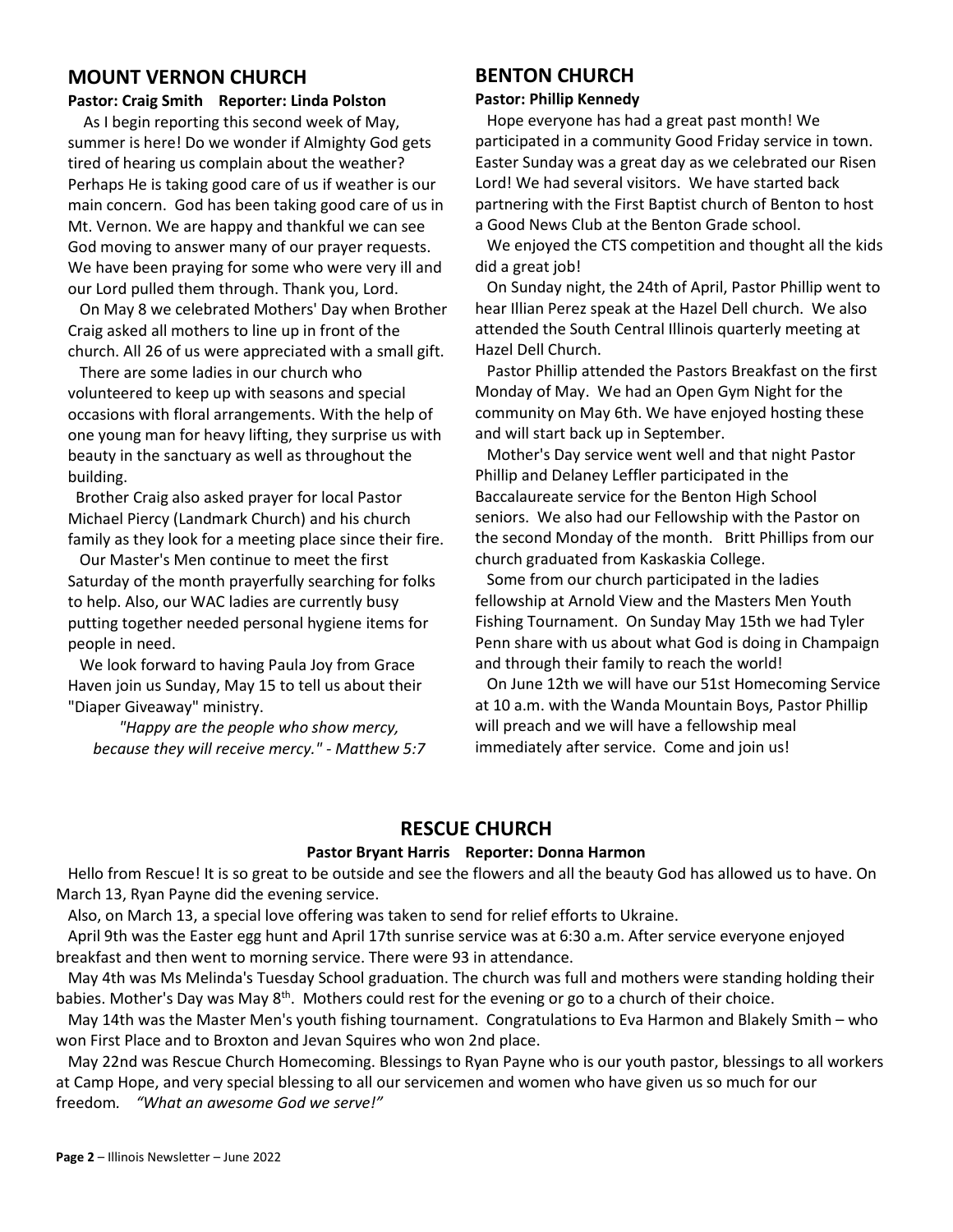#### **BLUE POINT CHURCH**

#### **Pastor: Ernie Lewis Reporter: Suzanne Lewis**

 On Easter Sunday morning our men cooked and served a delicious breakfast. David Mishler brought a devotion for our Resurrection Service after breakfast. Barry Simpson of the Free Will Baptist Foundation was with us on a Sunday evening. During our monthly fellowship he spoke to us about setting up a trust for the family's finances.

Several ladies are holding a book study on the Book of Hebrews. Vanessa Anderson is leading this study. Vanessa, Rachel Paul, and Suzanne Lewis attended the State WAC Fellowship at Arnold View. They donated several sets of sheets for the provision closet at IM.

At the CTS Competition Brother Ernie served as an emcee for Bible competition and Suzanne was a judge. It was a blessing to watch the youth use their talents for the Lord.

 For their last session before summer break, the 'Connect Teens' were treated to a taco bar. The 7th and

8th Grade Sunday School class used their recent offerings to purchase items for the Compassion Pregnancy Center in Fairfield and for the homeless population in Birmingham.

Brother Ernie and Suzanne enjoyed the May pastor's breakfast held at the Bonnie Café at the Mt. Vernon Airport. They enjoyed the delicious food and fellowship.

We would like to congratulate our many graduates. Those finishing 8th grade include Emalie Matthews, Lane and Madison Britton, Addisyn Hutchcraft, Kadence Hyder, Noah Atkins, and Peyton Johnston. Sammy Hager graduated from high school. Jordan Hosick received his bachelor's degree and Haylee Walker earned her master's. Brother Ernie spoke at the Baccalaureate before the Cisne High School graduation.

We offer our sympathy to the family of Sheila Brown in the passing of her mother.

We congratulate new parents Bill and Christal Lewis and big brother Gideon on the birth of their new daughter Gabriella Lynn.

#### **ARNOLD VIEW CHURCH Pastor: Adam Brown Reporter: Buddy Parks**

 Average Sunday School attendance during March was 76. The Women Active for Christ meetings were held on March 9 and April 6. Brother Tyler Penn shared about his ministry to International Students at the University of Illinois on March 13. Our annual Church Business Meeting was held that same evening.

 A new Sunday School class began on April 3rd. The class provides an introductory look at the Bible while explaining what it means to be a church member. The class will last for 12 weeks.

 Coy Settle accepted Jesus Christ as his Savior on April 10 and was baptized on April 24.

 Average Sunday School attendance for April was 78.

 Gene Parks, 83, passed away on April 22. Condolences to his family. Our church hosted a Mother/Daughter Banquet on May 3<sup>rd</sup>.

> *"O send out thy light and thy truth…" – Psalm 43:3a*

# **Harmony Church**

#### **Interim Pastor: Kent Dunford Reporter: Cody Alstat**

 Greetings from Harmony. On April 17th, several men of the church cooked breakfast before our Easter services. During our Morning Worship our Youth performed an Easter play and we want to thank everyone that helped us practice it.

On April 29th, Rev. Bob Stone went to be with his Lord and Savior.

 Our youth went to the CTS Expo in Ina and the following are the places that our youth received. Taryn received 1st place on her textile design, Hailey and Kaitlynn received 1st place in their Dramatic Duo. Jacee received 2nd place for her Art project, Elijah received 2nd place for his painting and 2nd place for his Bible Memorization. Kaitlynn received 1st place for her painting.

 We celebrated 190th years of ministry on May 1st with our former Pastor, Curtis Smith bringing the morning worship message. During the afternoon service we had Ted Cunningham and The Victory Boys Quartet perform during this service. We had a total of 101 in attendance that day.

 The youth went to Emery Brothers on May 2nd for the last skating of the season, there were a total of 14 skaters in attendance. On Mother's Day we gave all of the mothers a flower and a cupcake to honor our mothers in attendance.

> *"As you do not know the path of the wind, or how the body is formed in a mother's womb, so you cannot understand the work of God, the Maker of all things." Ecclesiastes 11:5*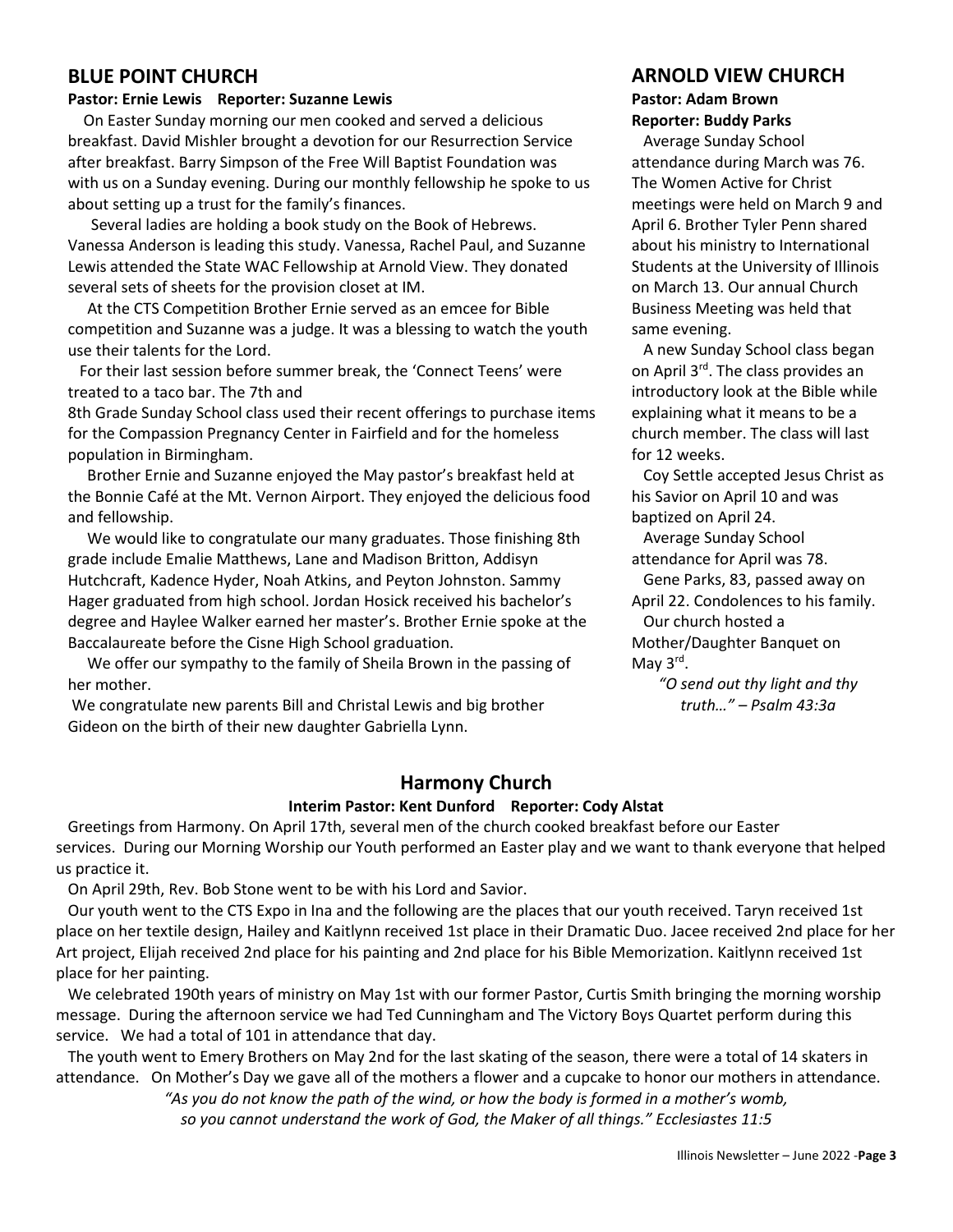#### **BEAR POINT CHURCH**

#### **Pastor: Gowdy Cannon Reporter: Mona Lappin**

Summer has come early! But it's great to see the sunshine. And with warm weather comes lots of activities...We had our biggest crowd on *Mother's Day* as we celebrated together and honored some of our very special mothers. *Sister Jean Ragland* was honored as our most "Senior" mother. She also had the most family present, but graciously gave up a second gift to *Patty Kopec* who had about a dozen or so family members present. *Lisa Wierserma* (Sue Deans daughter) got the gift for traveling the farthest...with some "debate" between her and her sister.

The WAC have had a couple of "Ladies nights out", most recently to O'Charleys in Mt. Vernon. They hosted a Trivia Night at the church on Friday the 13th.

On Saturday the 14<sup>th</sup>, the ladies traveled to Arnold View for Ladies Fellowship to hear speaker Rachel Goodemissionary to Champaign. The church made donations of Wal-Mart gift cards to the WNAC Mission Provision Closet.

Maddie Kate Thompson hosted another Sister Saturday on the 14th, while the youth participated in the fishing event at Camp Hope.

We had several graduates this year beginning with our highest ranking graduate *Lauren Mygatt*. After years of hard work and dedication, Lauren graduated from the University of Southern Indiana, earning her Bachelor of Arts degree in Mathematics. She graduated with honors receiving the titles of *Magna Cum Laude* and the *Distinguished Graduate Honor*. We are SO proud of Lauren and her hard earned accomplishment. As her former teacher I can testify to her grit and determination. Pray for Lauren and her future career!

 Brother Gowdy spoke at the High School Baccalaureate service this year. Those graduates from SV High School are *Katie Mygatt, Bailee Kirk, and Rylin Huie*. *Nate Ragland* also graduated from Waltonville. SV 8th grade grads are *Cohen Hollis, Layla Newbury, Trace Payne, and Kade Zimmerman.*

 Our smallest graduates who completed Kindergarten at various schools are *Emerson Zsido, Nash Powell, Georgia Mandrell, Brantley Montgomery, Veda Dorris, and Harrison Hoekstra.*

Pray God will do BIG things in ALL our graduates lives!

*"May he grant your heart's desires and make all your plans succeed." - Psalm 20:4*

#### **HAZEL DELL CHURCH**

#### **Pastor: Curtis Smith Reporter: Diana Kirk**

We hosted the S-V Ministerial Alliance Good Friday Service on Sunday, April 15<sup>th</sup>. Brother Kevin Bradley, the pastor from the Valier First Baptist Church delivered the message. Several people from the various churches in the community attended.

Our children enjoyed an Easter Egg Hunt on Saturday, April 16<sup>th</sup>. Thank you to all helped make this a fun event. We had an Easter SonRise Service at 7:00 a.m. on Easter followed by a delicious breakfast prepared by the men.

Regular Sunday School and morning worship services followed.

The Peppy Calebs met at Bonnie Café in West Frankfort on April 19<sup>th</sup> for lunch. Ten were in attendance.

Prayer meeting for May 4<sup>th</sup> was held at the Park in recognition of National Day of Prayer.

Congratulations to Titus Smith on his graduation from Tuesday School at the Rescue FWB Church. Also,

congratulations to our two eighth grade graduates this year. Xavier Miller, son of Brother Justin Miller will graduate from Christopher Junior High on Saturday, May 21<sup>st</sup>. AnnaBelle LeVault, daughter of Brother Jon Paul and Sister Jennifer LeVault, will graduate from Sesser-Valier on Friday, May 27<sup>th</sup>.

We will not be having Senior Meals during the summer but will resume in the fall.

*"Rejoice evermore. Pray without ceasing. In everything give thanks: for this is the will of God in Christ Jesus concerning you."- 1 Thessalonians 5:16-18*

# **NATIONAL ASSOCIATION OF FREE WILL BAPTISTS - BIRMINGHAM, ALABAMA**

**July 24 – 27 "Go The Extra Mile"**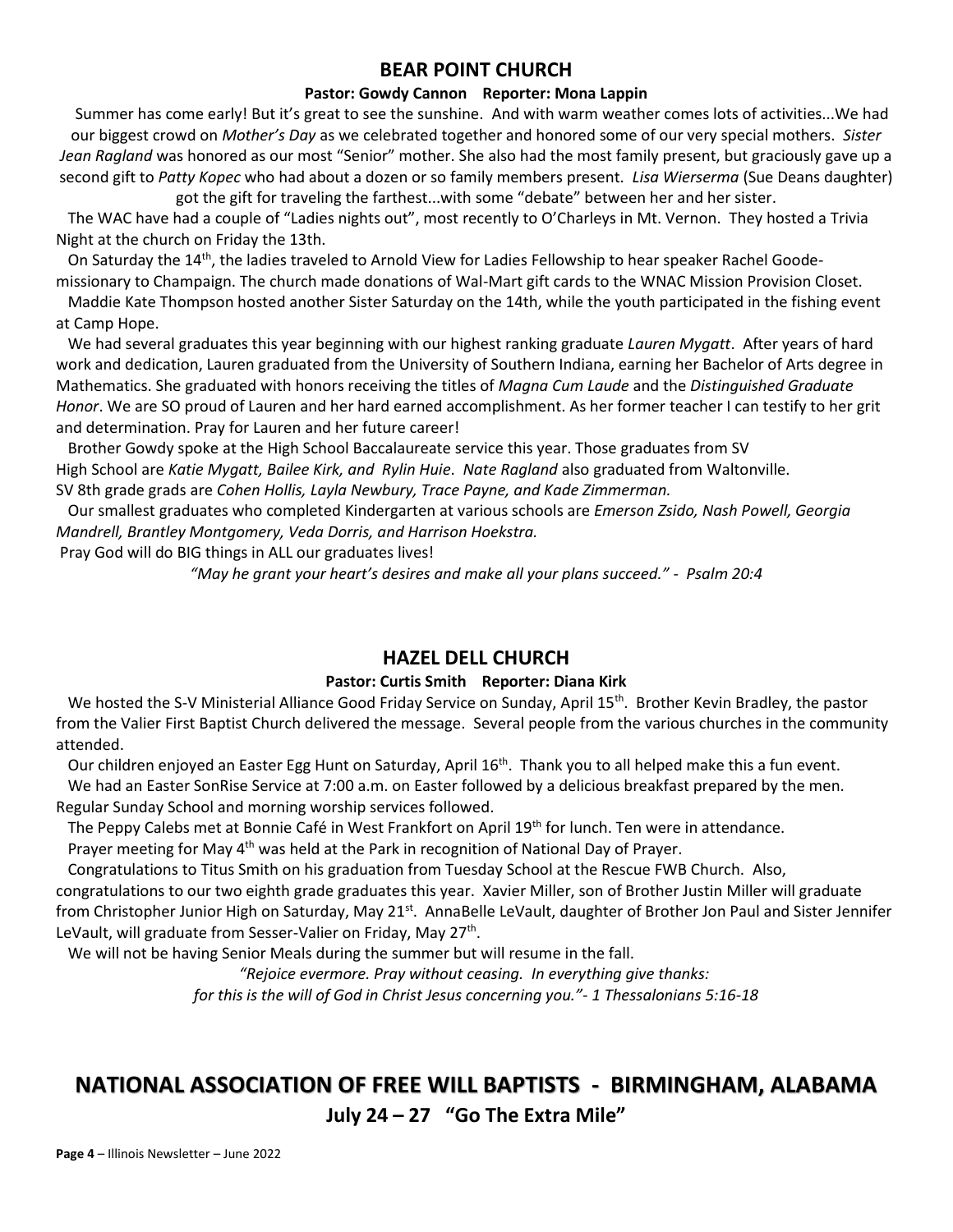# **Oak Valley Church**

#### **Pastor: Richard Brown Interim Pastor: Harry Thompson Reporter: Marie Rutger**

 Greetings from our church as blessings flow. Brother Richard is improving and Brother Harry Thompson is filling in for us. We are having inspiring services.

We were sorry for the loss of Sister Shirley Byars when she left us and joined her heavenly family.

 We had an Easter Sunrise Service with Brother Harry speaking, then breakfast, Sunday School and Brother David Shores brought the 11:00 am message. We were glad to have Brother David and Sister Pat with us.

An egg hunt followed the worship service.

 Our women have a luncheon from 12-2 the 2nd Thursday of each month in the fellowship hall, where they eat and make quilts for sick or special needs of people.

Our annual picnic is June 5 at Sam Dale Lake.

Mother's Day was honored May 8 and Father's Day Breakfast is June 19th.

 *"The Lord is more concerned with our availability than our capability because he knows our possibilities."* 

#### **CAMP HOPE 2022 YOUTH CAMP SCHEDULE**

**Leadership Camp**: June  $1 - 3$  **Junior/Senior Camp**: June 5 – 10 **Freshman/Sophomore Camp**: June 12 – 17 **Junior Camp**:  $(5<sup>th</sup>-6<sup>th</sup>)$  June 19 – 24  **Primary Camp**: *(3rd -4 th*) June 26 – 30 *Junior High Camp:(7<sup>th</sup>-8<sup>th</sup>)</sub> July 3 – 8* 

 Registry is easy this year. Just go online to www.ilfwb.org and download the 2022 Camp Registration Form, Leadership Camp Form or Ministry Placement Form. You may also download the Camp Brochure.

#### **CTS BOARD REPORTS**

 Illinois had 100 entries for competition and 8 churches participating this year, with a couple of new churches taking part.

 Everything went really well at the competition. We will announce our National Winners as soon possible after our meeting in Birmingham, Alabama in July.

 Our goal is to expand the participation level to more churches and young people.

# **8 th ANNUAL**

# **YOUTH FISHING TOURNAMENT**

(Sponsored by the Illinois Master's Men)

#### **1 st Place Team:**

Eva Harmon/Blakely Smith (Rescue Church) Total weight: 4.45 lbs. (Each received a trophy and a scholarship to Camp Hope)

#### **2 nd Place Team:**

Broxton Squires/Jevin Squires (Rescue Church) Total weight: 4.0 lbs. (Each received a trophy)

# **3 rd Place Team**

Brooklyn Hicks/Alba Nebery (Bear Point Church) Total weight: 3.68 lbs. (Honorable Mention)

> **Guppy Award – Smallest Fish** Eva Harmon (Rescue Church) (Trophy)



# **ILLINOIS GLOBAL OUTREACH**

personnel available for services at your church

- **Shane and Joy Davison**: arriving in the U.S. May 23<sup>rd</sup> for a 3 month furlough to visit.
- **Emily Petty**: appointed for a two year internship in Japan. Seeking services.
- **Daren and Dana Portell**: working and living in Taipei will be home in late summer.
- **Joel and Lydia Teague**: working in France will be in the U.S. for four months.